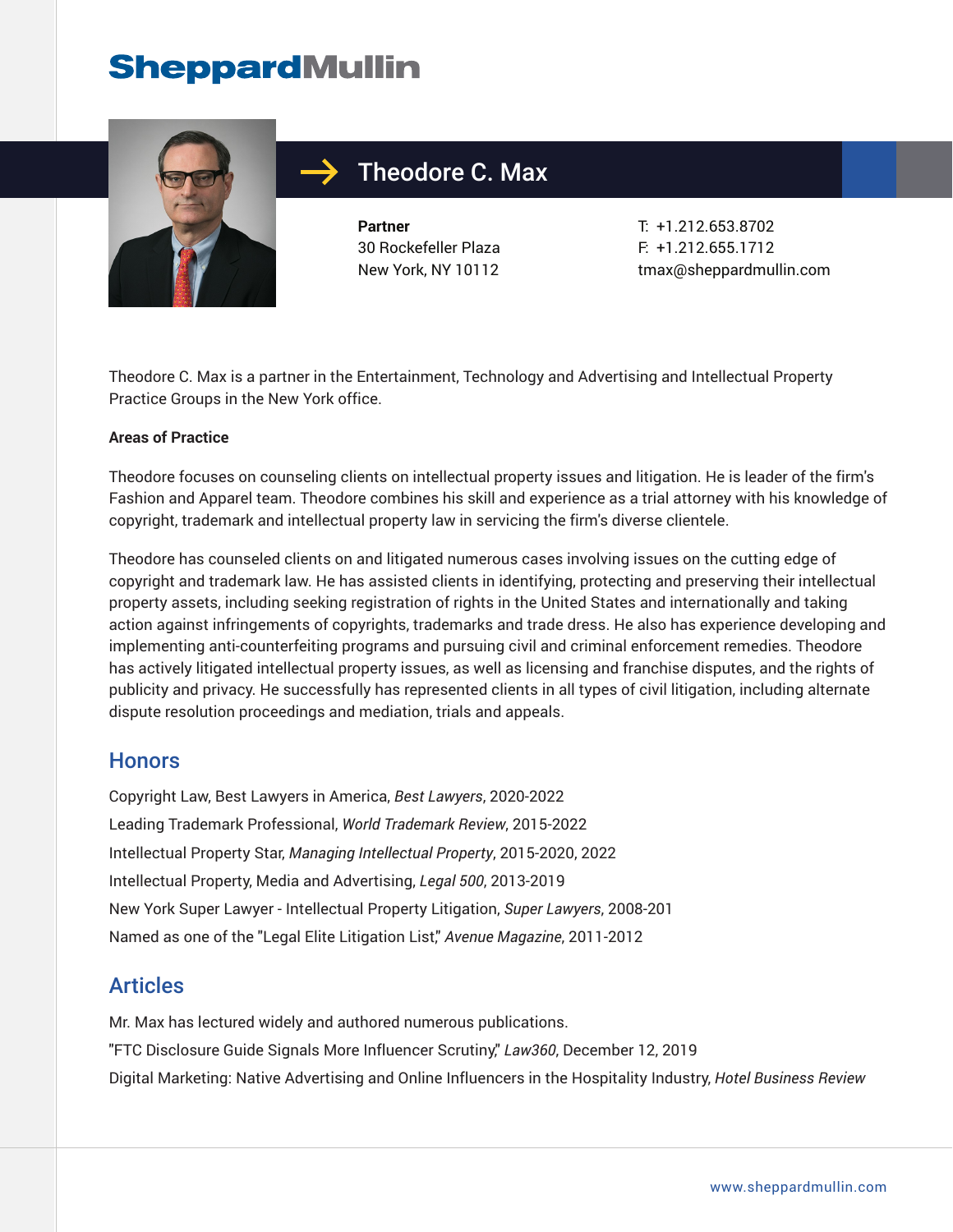"Advertising on the Cutting Edge," *The Metropolitan Corporate Counsel*, October 2016

Authored a chapter in the book, *Fashion Law: A Guide for Designers, Fashion Executives & Attorneys,* which is entitled "Celebrities and Fashion Models: Endorsement and Promotion Agreements."

"Coloring Outside the Lines in the Names of Aesthetic Functionality: Qualitex, Louboutin, and How the Second Circuit Saved Color Marks for Fashion," *The Trademark Reporter*, September/October 2012

"Litigating Trademark And Copyright Cases In The Metaverse," *The Metropolitan Corporate Counsel*, January 25, 2012

"Tweet Me! - The Southern District of New York Answers Copyright Questions Raised by Twitter and Twitpuc Use," Terralex's *Intellectual Property Newsletter, September 2011*

"Congress Has Designs For Piracy Prevention Legislation," *Daily Journal*, August 9, 2011

"Charting A Safe Course In The Perfect Storm Of Consumer Privacy Laws," *The Metropolitan Corporate Counsel*, June 2011

Authored a chapter in the book, *"Inside the Minds: New Developments in Evidentiary Law in New York, 2011 ed.", Aspatore Publishing*, April 2011.

"Trademarks in the Veldt: Do Virtual Lawyers Dream of Electric Trademarks?" *The Trademark Reporter: The Law Journal of the International Trademark Association,* Vol. 101, No. 1, January-February, 2011.

Project Runway: The Am Law Daily Edition, *The AmLaw Daily,* February 19, 2009

House Okays Watered Down PRO IP Act, *World Law Media,* June 1, 2008

Designer Hotels Are In Fashion: But Care Should Be Taken To Avoid A Major Faux Pas, *Hotel Executive.Com,* May 1, 2008

When Copyright and Trademark Infringement Goes Online, *New York Law Journal,* October 29, 2007

When Keywords Trigger Sponsored Links, Be Mindful of WhenU and the Split in the Circuits Before Choosing Your Forum Court, *Bloomberg Law Reports,* September 10, 2007

Authored a chapter in the book, *Intellectual Property Assets in Mergers and Acquisitions*, which is entitled "Acquisitions and Licensing of Famous Name Trademarks and Rights of Publicity in the United States."

Authored a chapter in the book, *Handbook of Fashion Rights,* which is entitled "Intellectual Property Protection and Fashion in the United States."

 "Total Recall: A Primer on a Drastic Form of Equitable Relief," published in *The Trademark Reporter®*, in May-June 1994

"Dilution Act May Limit Commercial Parodies," published in *The National Law Journal*

Contributed a chapter in the book, *The New Role of Intellectual Property in Commercial Transactions*, entitled "Available Remedies For Dispute Resolution in International and Domestic Trademark Licenses."

#### **Covering Your Ads Blog Posts**

■ "FTC Cracks Down On Deceptive Social Media Campaign By Teami LLC," May 13, 2020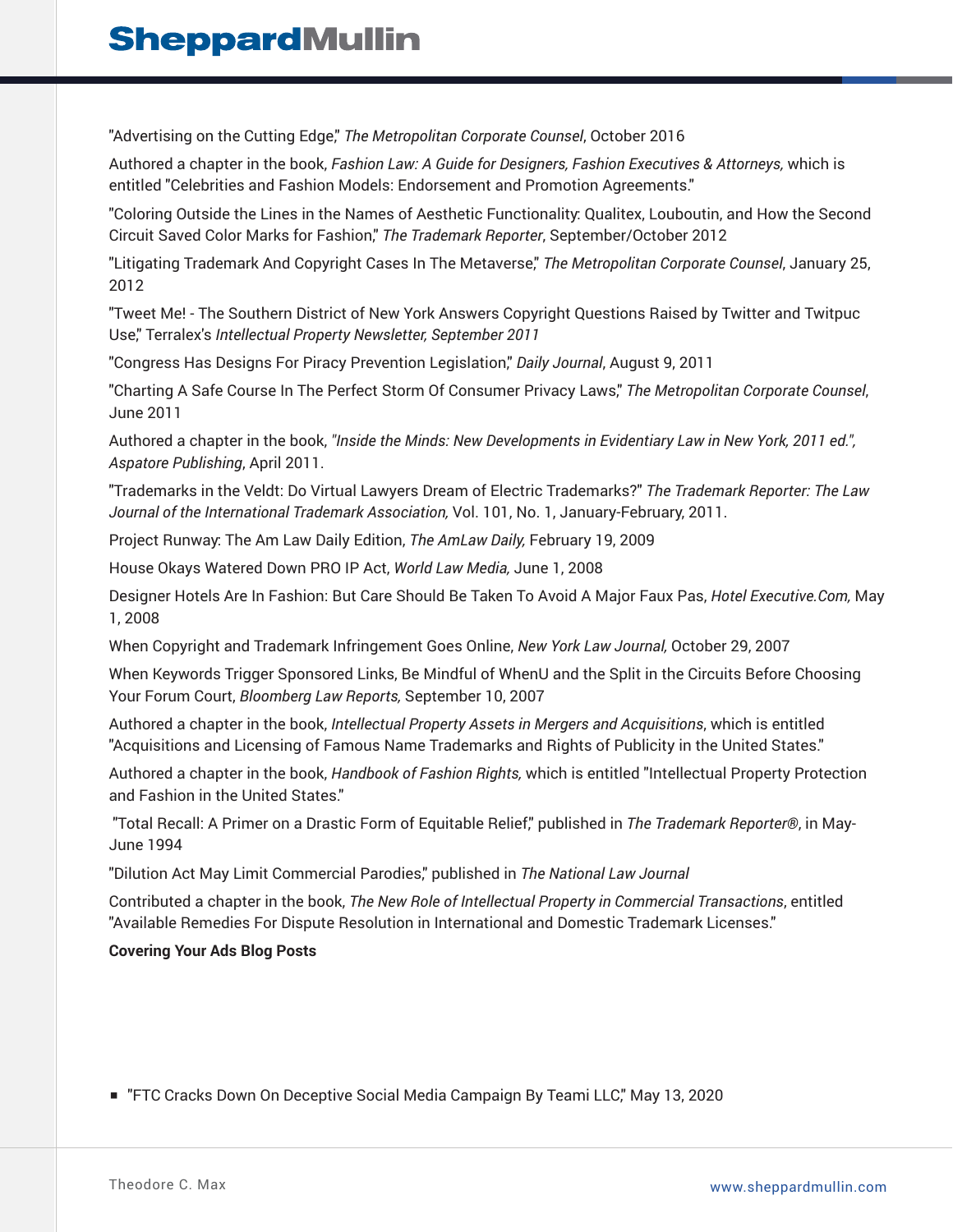■ "FTC'S New "Disclosures 101" Publication And Video Is A Shout Out To Influencers," November 8, 2019

■

"'Good Genes?': Maybe Not. FTC Takes Action Against Sunday Riley and Sunday Riley Modern Skincare, LLC For Employees False Reviews," November 4, 2019

#### **Fashion & Apparel Law Blog Posts**

- "Seeking to Stop Deceptive 'MADE IN USA' Claims, the FTC Takes Action Against Brandnex," May 14, 2021
- "No Future for Fur in the Golden State?" October 8, 2019
- "See You Later Alligator? After A While Crocodile? Will Penal Law 653o(b)(1) Take Effect?" October 8, 2019
- "FTC Swats Public Relations Firm and Publisher for Misleading Olympic-Themed Mosquito Repellant Product Endorsements and Native Advertisements," December 6, 2018
- "Kim Kardashian West Won the First CFDA Influencer Award: Will A CGI Supermodel Be Next?" August 1, 2018
- "Do We Need A Truth In Advertising Act? The Industry and Retailers Self-Regulate Photoshopping Ads," February 20, 2018
- "Brands Beware!!!! FTC Scrutinizing Influencer Posts for Compliance with Endorsement Guides," April 21, 2017
- "Oh Yes [the Court] Did' District Court Grants Motion to Dismiss ADA Complaint Until the DOJ Issues Implementing Regulations and Renders Technical Assistance," March, 31, 2017
- "Who's Got the Spirit?! Supreme Court Decides Star Athletic, LLC v. Varsity Brands, Inc.; New Two-Part Test Seeks to Clear Up the 'Mess' But Questions Still Remain About the Subjective Nature of the Separability Analysis," March 27, 2017
- "FTC Requires that iSpring's 'Built in USA' Claims Hold Water," February 10, 2017
- "FTC Grants Summary Judgment Against California Naturel, Inc. Falsely Advertising 'Sun Blocked' Sunscreen Products," December 29, 2016
- "Rah! Rah! Sis Boom Bah! Supreme Court to Decide Whether Copyright Act Protects Cheerleader Uniform Designs," May 5, 2016
- "Climate Change Gets Fashionable: The Fashion Industry Embraces The President's Climate Change Initiative," December 22, 2015
- "Will The FTC Issue Native Advertising Guidelines in 2015?" May 18, 2015
- "There's No Such Thing As a Free Sample," May 18, 2015
- "Trending Information: The Connection Between Data Brokers and the Fashion Industry," July 24, 2014
- "International Safe Harbor Privacy Compliance: What You Need to Know," July 14, 2014
- "Too Good To Be True: FTC's Crackdown On L'Occitane's Body Slimming Almond Extracts," July 11, 2014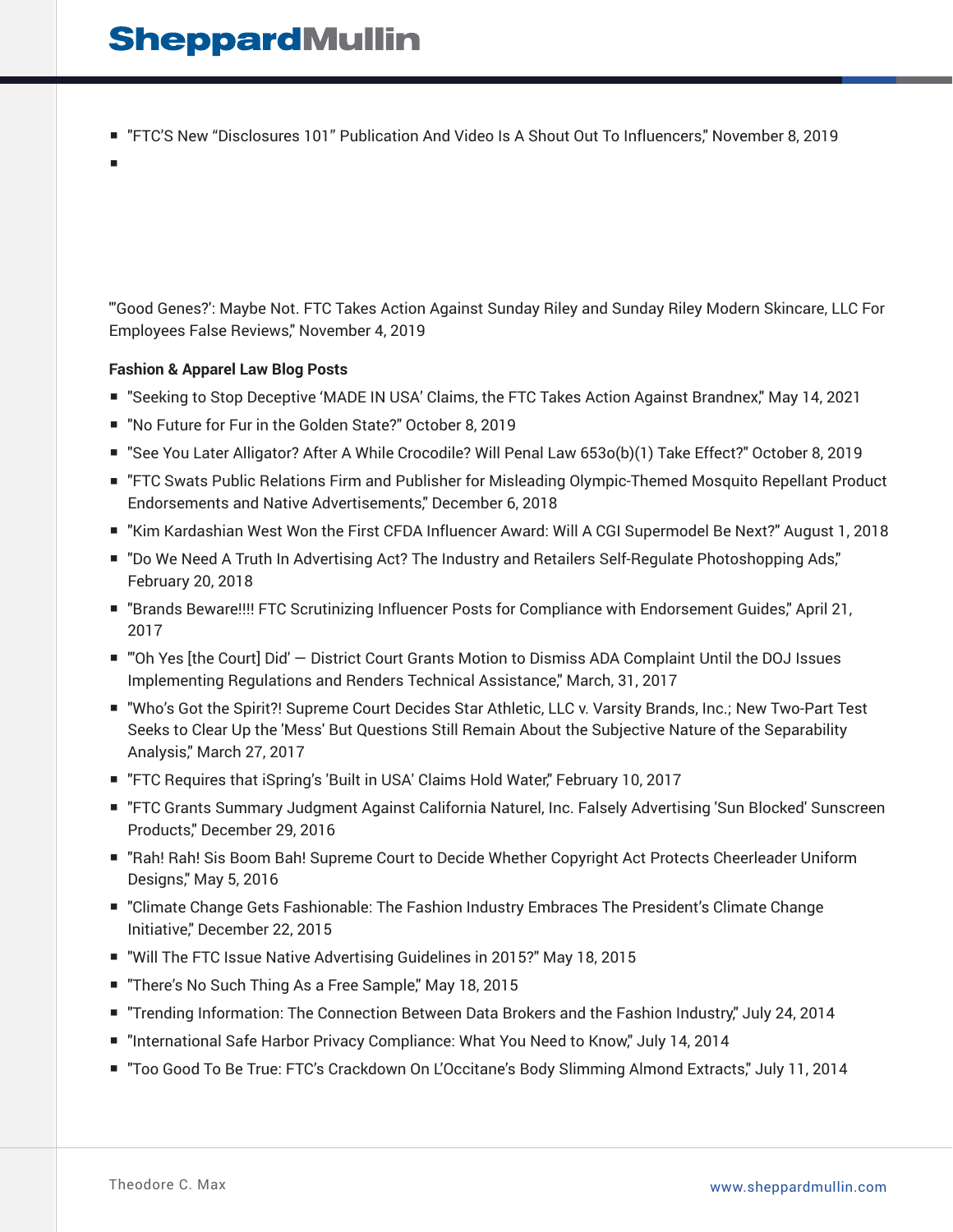- "Fur Flies and West Hollywood ("WeHo") Fur Ban Is Upheld By Federal Court," July 3, 2014
- "New Updated FTC Care Labeling Rules: 'Do's and Don'ts," June 26, 2014
- "Second Circuit Digs Its Heels Into *Louboutin* Dispute; Finds "Red Sole" Trademark Protectable, But Limited in Scope," September 19, 2012

#### **Intellectual Property Law Blog Posts**

- "The Innovative Design Protection and Privacy Prevention Act: Will Design Protection Be In Vogue in Congress?" September 1, 2010
- "What Is the Jurisdictional Pre-Requisite for Copyright Litigation?" July 14, 2009
- "Joseph Abboud Is Back: Personal Name Trademark Controversy Continues," July 13, 2009
- "Second Circuit Resolves Split Between the Circuits Regarding Sale of Keywords to Trigger Sponsored Links and "Use in Commerce" Under the Lanham Act," April 10, 2009
- "Gibson's Patent Action Against Activision Hits Wrong Chord With Court In "Guitar Hero" Dispute: Summary Judgment Granted," April 10, 2009
- "S.D.N.Y Holds eBay Not Liable in Closely Watched Trademark Case," July 14, 2008

#### **Social Media Law Update Blog Posts**

- "3M Takes Action to Protect Its Brand from Price Gouging And Trademark Infringement," May 5, 2020
- M November 16, 2010

### **Books**

The Business and Law of Fashion and Retail: Trademark: Chapter 5 07.01.2020

International Comparative Legal Guide to: Copyright 2017: Chapter 1 10.2016

The International Comparative Legal Guide to: Copyright 2016 (2nd ed.): Chapter 30- U.S.A. 12.2015

### Media Mentions

'Detox' Tea Marketer Settles FTC Lawsuit Over False Promises *Healthline*, 03.11.2020

In Network: Ted Max 10.18.2018

### Speaking Engagements

"Advertising and Promotion in the 21st Century Global Market." Brands and Fashion Conference, March 22-23, 2017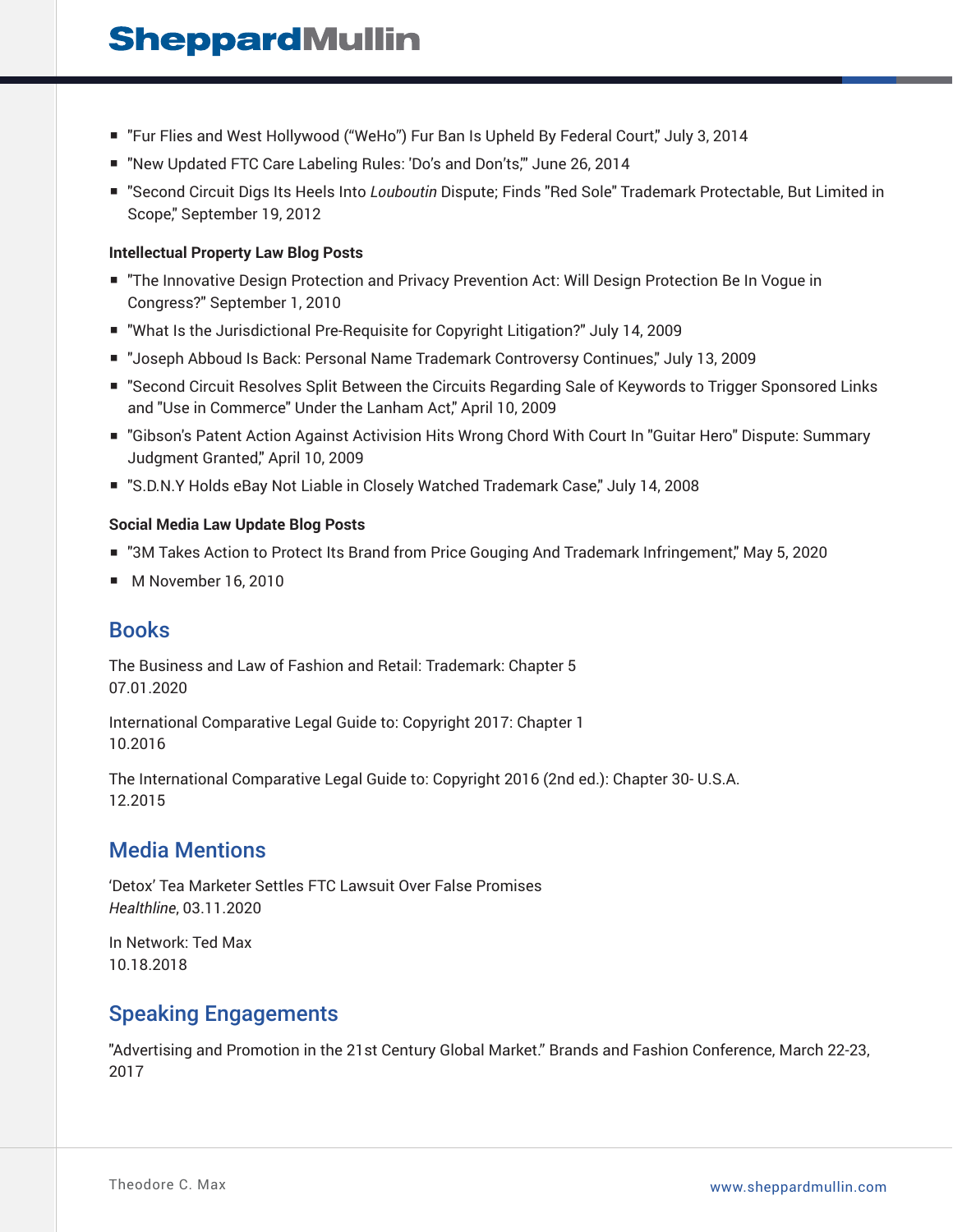"Designing a Greater System of Protection for Fashion: The Future of Fashion Law," New York University School of Law, February 19, 2015

"Hot Topics for 2013: What You Need to Know to Avoid Fashion Jeopardy?" New York, February 13, 2013

"IP Enforcement and Litigation 2011: Civil and Criminal Update" Practising Law Institute, March 30, 2011

### **Events**

Digital Fashion and Brand Protection: Leveraging Copyright, Trademark, and Trade Dress; Ownership Challenges Virtual, 06.21.2022

U.S. Mexico Fashion Industry: Dressing Up with Innovation & Evolution in North America Join Sheppard Mullin and The United States - Mexico Chamber of Commerce for the U.S. - Mexico Fashion Industry Commerce Conference Sheppard Mullin New York, 02.27.2020

Retail on the Brink: Crisis Management and Communications You Will Participate In A Day-By-Day Week of Crisis Befalling A Retail Company Sheppard Mullin New York, 11.19.2019

Advertising and Social Media: Understanding the Legal Implications French American Chamber of Commerce Webinar 11.19.2019

Webinar: Advertising on the Cutting Edge: Social Media, Influencers and Native Advertising 04.25.2019

The Digital Economy: What you need to Know to Compete Sheppard Mullin New York, 10.18.2018

Retail Compliance Bootcamp and Interactive Breakouts: Avoiding The Retail Apocalypse 12.14.2017

Model Behavior – A Primer on How to Draft & Negotiate Agreements With Models & Influencers Via Webinar, 07.20.2017

Social Media Branding and Advertising and the Future of Luxury Third Thursday Emerging Company Webinar Series via WebEx, 11.17.2016

Retail in Flux What You Need to Know About Brexit, the Changing Legal Landscape Regarding Privacy and Data Protection, and US-UK Tools for Online IP Enforcement 09.14.2016

Retail's Tectonic Digital Disruption: What Every Retailer Needs to Know to Survive and Compete Sheppard Mullin New York, 06.15.2016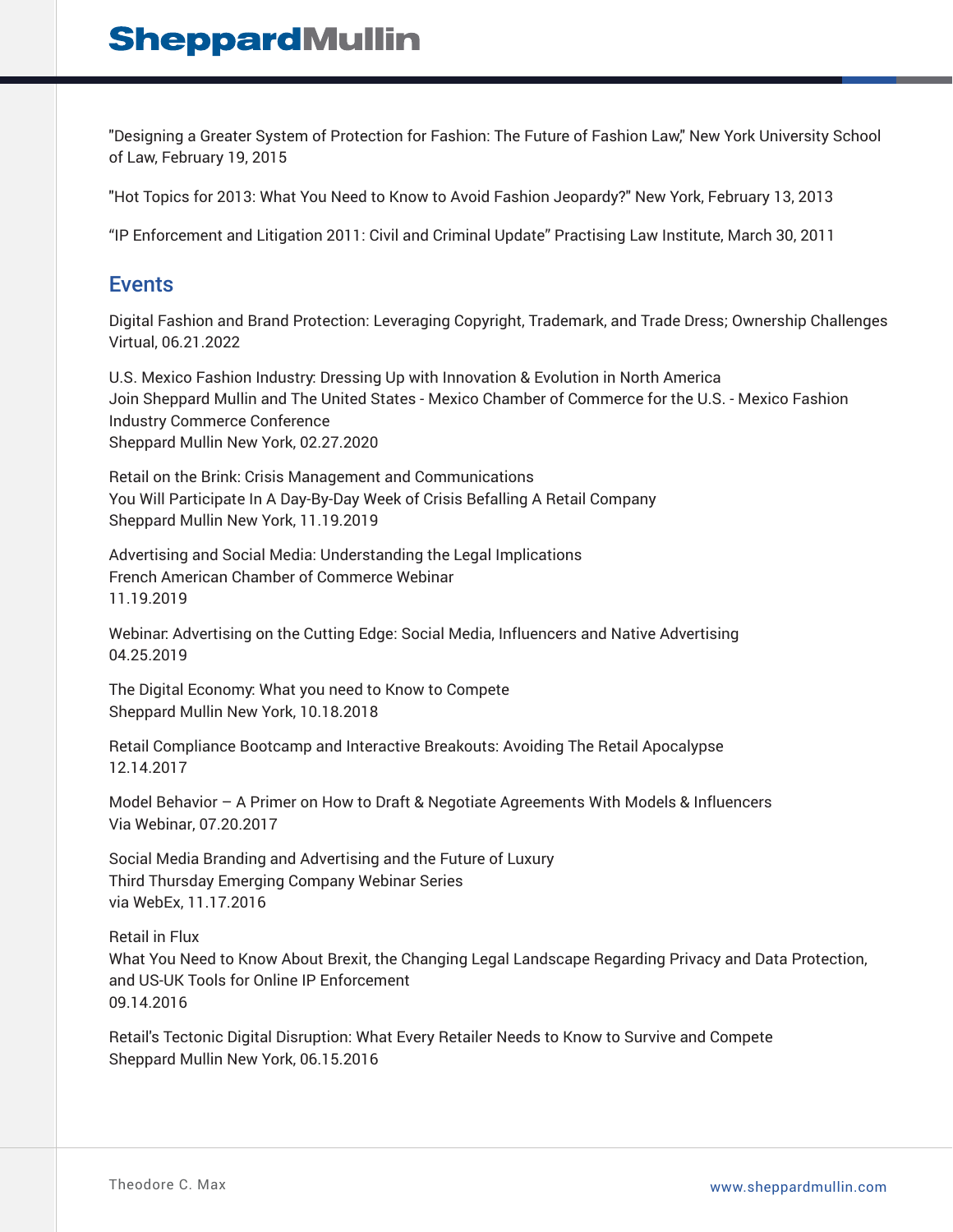Brilliant! Fashion Advice from the Bespoke Brief - CLE Program A Day in the Life of an In-House Fashionista: "Fashion Beat the Clock" 11.04.2015

Accommodating Disabilities with Acumen, Protecting Data with Diligence, and Avoiding Class Actions with Class Retail Best Practices 09.29.2015

Brand Protection and the Future of Luxury Third Thursday Emerging Company Webinar Series via WebEx, 07.16.2015

ACC-GNY Seminar Retail Practice Group CLE: Best Practices for Retail Counsel 04.29.2015

Facing a Blizzard of Legal Challenges as In-House Counsel Spring 2015 New York Fashion Week 02.17.2015

How to Protect Your Brand Third Thursday Emerging Company Webinar Series via WebEx, 08.21.2014

Crisis Management in the Fashion and Retail Industry Sheppard Mullin's Fashion Week Seminar 02.18.2014

It's All About the Brand! New York Fashion Week Seminar - Fall 2013 09.12.2013

Branding Your Company in the World of Social Media, Instant Celebrity and Virtual Reality Third Thursday Emerging Company Webinar Series via WebEx, 07.18.2013

Breakfast With Your Finance and Bankruptcy Lawyers Intellectual Property Issues in Bankruptcy: Assumption and Assignment, Distinctions Between Patents, Copyrights and Trademarks, Distressed Acquisitions and How to Protect Your IP Sheppard Mullin New York, 06.11.2013

How to Legally Protect Your Brand Third Thursday Emerging Company Webinar WebEx, 11.17.2011

Got GOTS? Sheppard Mullin, New York, 06.28.2011